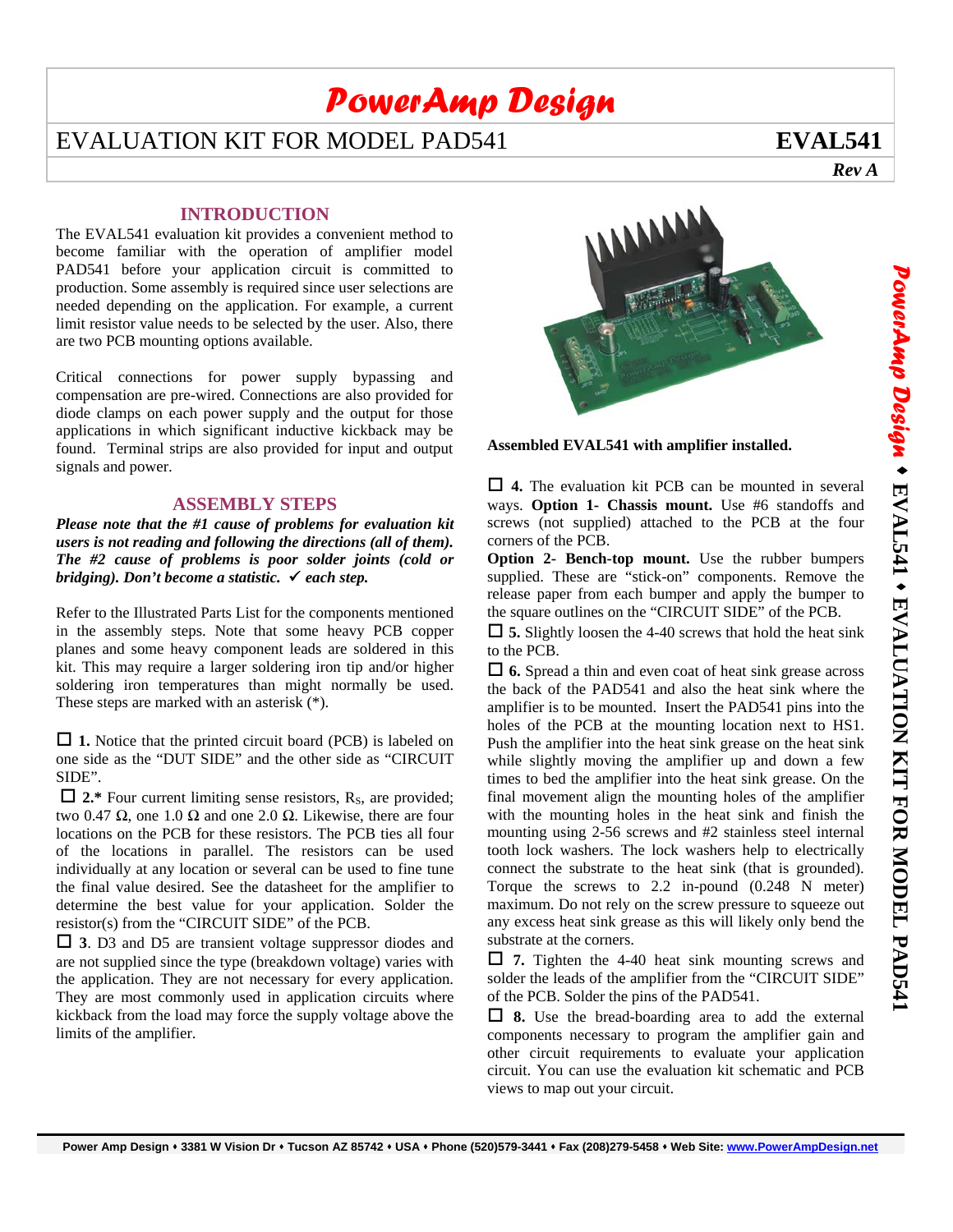an X7R ceramic, for example, or an NPO type. **9.** Remember that the amplifier must be compensated to operate correctly. See the amplifier datasheet on Page 4, under PHASE COMPENSATION. The selected phase compensation capacitor will be installed at " $C<sub>C</sub>$ " on the evaluation kit PCB. A 220pF capacitor has already been installed in your kit. Another value may better suit your application. Remove and replace the capacitor as necessary for your application. 47pF and 100pF capacitors are also included with the kit.  $C_{\text{C}}$  must be rated for at least 100V. A temperature stable type capacitor is required—

 **10.** The evaluation kit assembly is complete. Be sure you have read and followed all the assembly steps. Inspect the circuit board for solder shorts or poor solder joints. An illuminated magnifier is helpful.

 **11**. **Before applying power to your circuit set the power supply for ±20V and set the power supply current limit to approximately 100mA. Use little or no load at first. Apply an input signal and check the output with an oscilloscope to verify proper functionality. This step can prevent damaging the amplifier or the circuit board should there be some mistake in assembly.** 

**Power Amp Design 3381 W Vision Dr Tucson AZ 85742 USA Phone (520)579-3441 Fax (208)279-5458 Web Site: www.PowerAmpDesign.net**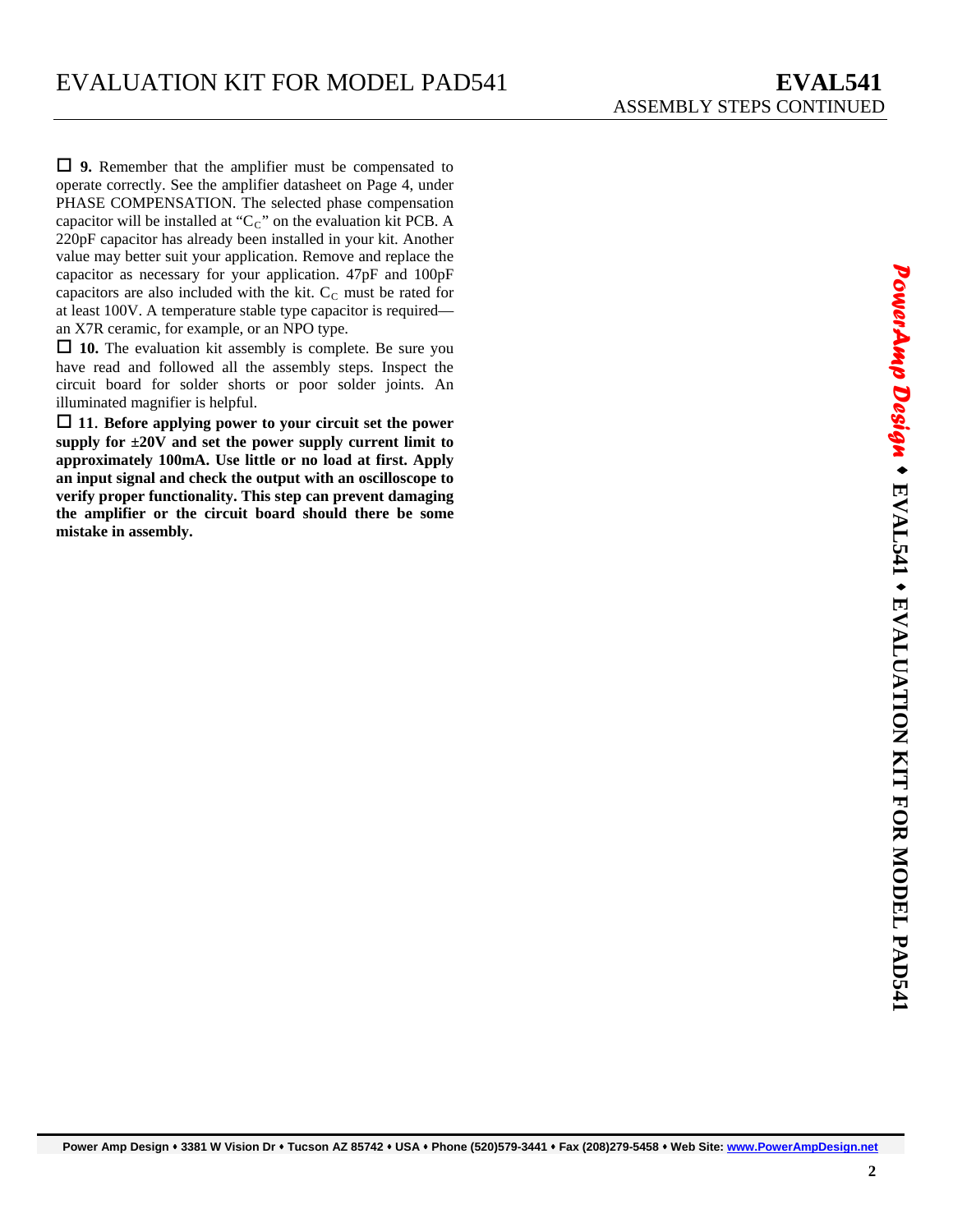|        | <b>Ref</b>         | Qty            | <b>Description</b>                                  | Mfg/Distributor                              | <b>Mfg. Part Number</b>                                                                  | <b>Illustration</b> (not to scale)                   |
|--------|--------------------|----------------|-----------------------------------------------------|----------------------------------------------|------------------------------------------------------------------------------------------|------------------------------------------------------|
| □      | Cc Pins            | $\overline{c}$ | Cage Jacks                                          | Power Amp Design                             | NA                                                                                       |                                                      |
| □      | C1,2               | $\overline{c}$ | Ceramic<br>Capacitor, 0.1µF,<br>100V X7R            | Vishay/Digi-Key                              | K104K20X7RH5TH5                                                                          |                                                      |
| □      | JP1                | $\mathbf{1}$   | <b>BNC Jack</b>                                     | AMP/Digi-Key                                 | 5221123-2                                                                                |                                                      |
| □      | C3,4               | 2              | Electrolytic<br>Capacitor, 56µF<br>100V             | Nichicon/Digi-Key                            | UHE2A560MPD                                                                              |                                                      |
| □      | JP2,3              | $\overline{c}$ | <b>Terminal Block</b>                               | Phoenix/Digi-Key                             | 1729157                                                                                  |                                                      |
| □      | Cc                 | $\mathbf{1}$   | Capacitor, 47pF<br><b>200V NPO</b>                  | Kemet/Mouser                                 | C322C470J2G5CA                                                                           |                                                      |
| □      | Cc                 | $\mathbf{1}$   | Capacitor, 100pF<br>200V X7R                        | Kemet/Mouser                                 | C317C101K2R5TA                                                                           |                                                      |
| □      | Cc                 | $\mathbf{1}$   | Capacitor, 220pF<br>200V X7R                        | Kemet/Mouser                                 | C052K221K2X5CA                                                                           |                                                      |
| □      | $R_{S}$            | 4              | <b>Sense Resistor</b>                               | Xicon/Mouser<br>Xicon/Mouser<br>Xicon/Mouser | (2) 262-0.47-RC (0.47 $\Omega$ )<br>262-1.0-RC $(1.0\Omega)$<br>262-2.0-RC $(2.0\Omega)$ |                                                      |
| □      | D <sub>4</sub> , 6 | $\overline{c}$ | Diode, Fast<br>Recovery                             | ON Semi/Digi-Key                             | MUR460RL                                                                                 | $\overline{\phantom{a}}$<br>$\overline{\phantom{a}}$ |
| □      | NA                 | 5              | Rubber Bumper                                       | 3M/Digi-Key                                  | SJ5518                                                                                   |                                                      |
| □      | NA                 | $\overline{c}$ | $2-56$ X $1/4$ "<br>panhead screw                   | McMaster-Carr                                | 90272A077                                                                                |                                                      |
| □      | NA                 | $\overline{c}$ | 4-40 X 1/4"<br>panhead screw                        | McMaster-Carr                                | 90272A106                                                                                |                                                      |
| □      | NA                 | $\overline{c}$ | #2 internal tooth<br>lock washer<br>stainless steel | McMaster-Carr                                | 98449A500                                                                                |                                                      |
| □      | HS1                | $\mathbf{1}$   | Heat Sink                                           | Power Amp Design                             | HS4                                                                                      |                                                      |
| $\Box$ | $_{\rm NA}$        | $\mathbf{1}$   | <b>Heat Sink Grease</b>                             | NTE/Jameco                                   | <b>NTE303</b>                                                                            |                                                      |
| ┓      | $_{\rm NA}$        | $\,1$          | PCB                                                 | Power Amp Design                             | EVAL541 R-A                                                                              | $\rm NA$                                             |

#### *Note that the amplifier is purchased separately.*

\_\_\_\_\_\_\_\_\_\_\_\_\_\_\_\_\_\_\_\_\_\_\_\_\_\_\_\_\_\_\_\_\_\_\_\_\_\_\_\_\_\_\_\_\_\_\_\_\_\_\_\_\_\_\_\_\_\_\_\_\_\_\_\_\_\_\_\_\_\_\_\_\_\_\_\_\_\_\_\_\_\_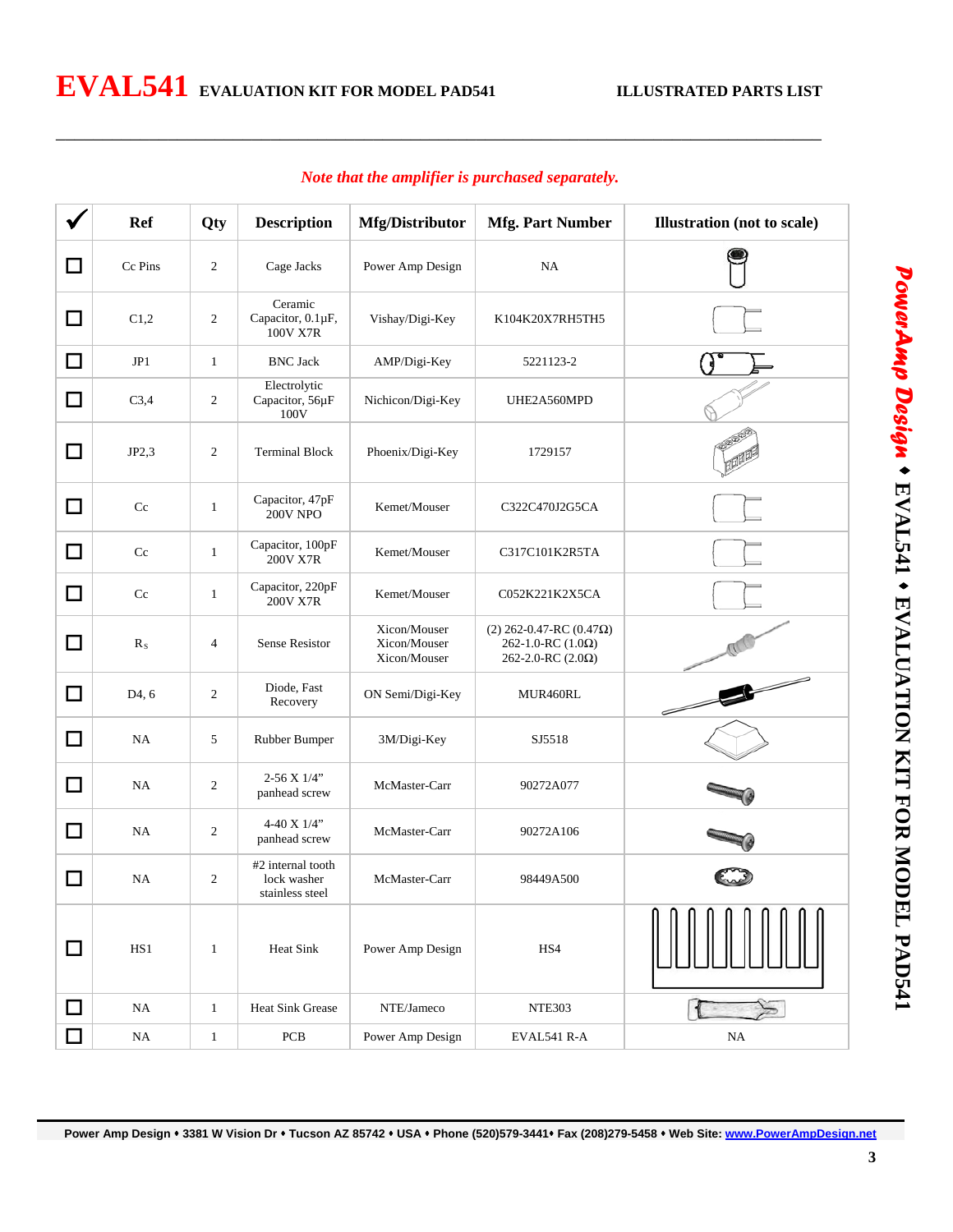

#### CIRCUIT DIAGRAM

**Power Amp Design 3381 W Vision Dr Tucson AZ 85742 USA Phone (520)579-3441 Fax (208)279-5458 Web Site: www.PowerAmpDesign.net**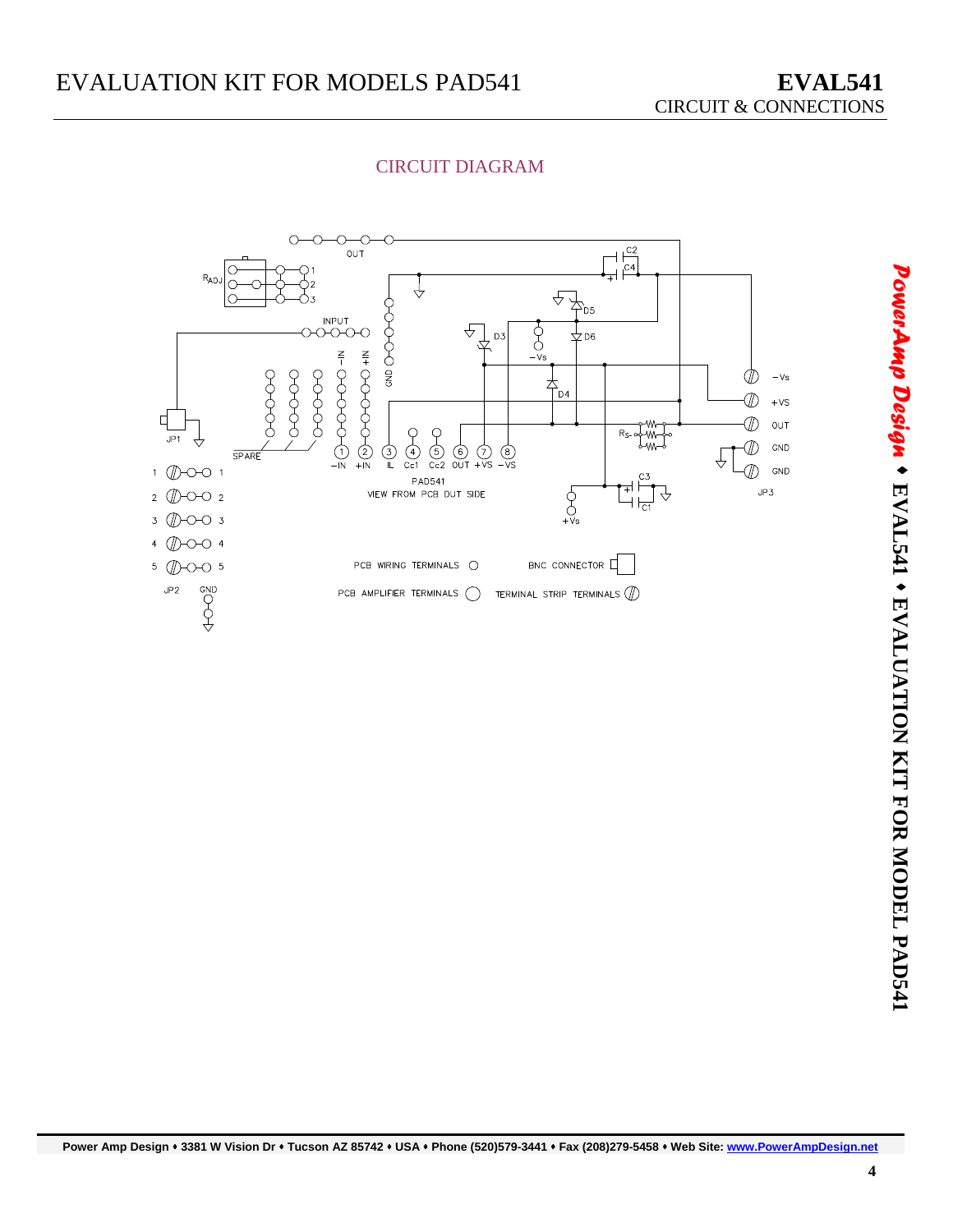#### TOP VIEW



#### BOTTOM VIEW

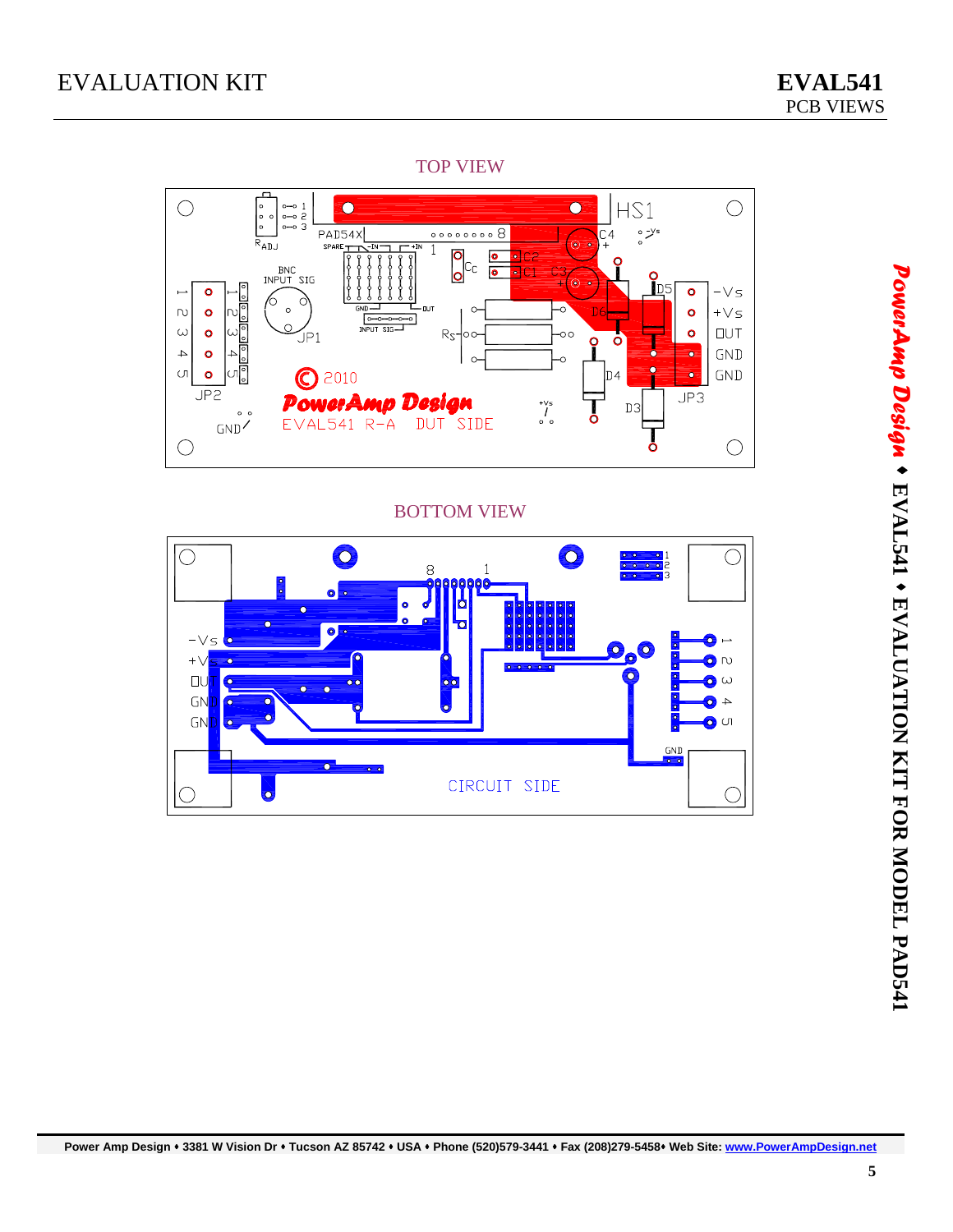## EVALUATION KIT FOR MODEL PAD541 **EVAL541**

#### ASSEMBLED EVAL541 WITH AMPLIFIER MOUNTED



**Power Amp Design 3381 W Vision Dr Tucson AZ 85742 USA Phone (520)579-3441 Fax (208)279-5458 Web Site: www.PowerAmpDesign.net**